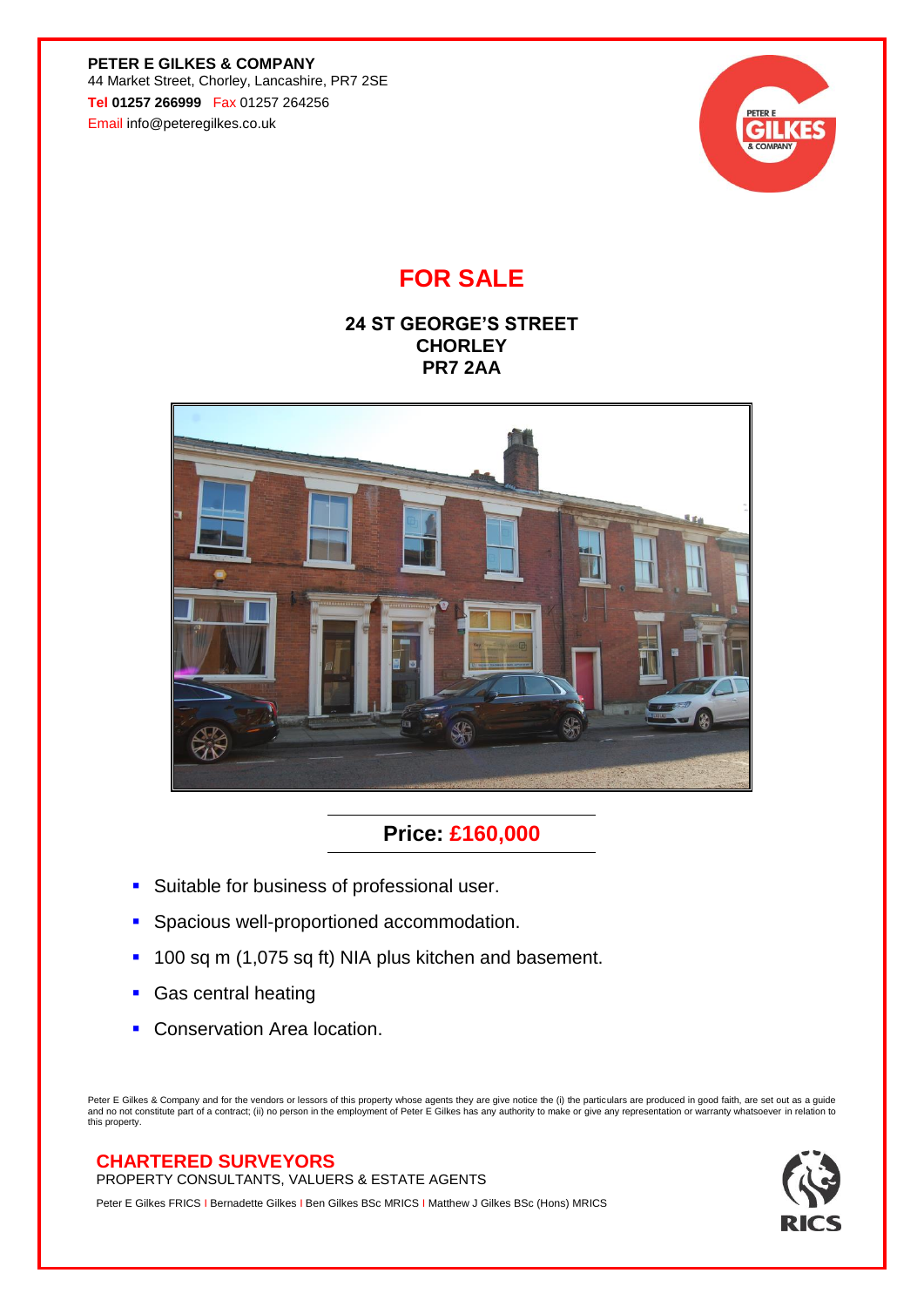#### **Description:** Situated within Chorley town centre this spacious office premises is in a well kept condition providing open plan accommodation.

**Location:** St George's Street is situated off Market Street within a Conservation Area.

## **Accommodation: Ground Floor**

*(all sizes are approx)* Entrance

Reception Office 4.7m x 4m (15'7 x 13'2)



General Office 3.9m x 4.1m (12'8 x 13')

Kitchen 4.4m x 3.3m (14'6 x 11')

Male and Female WC's

#### **First Floor**

Rear Office 5.8m x 3.7m (19' x 12'7)